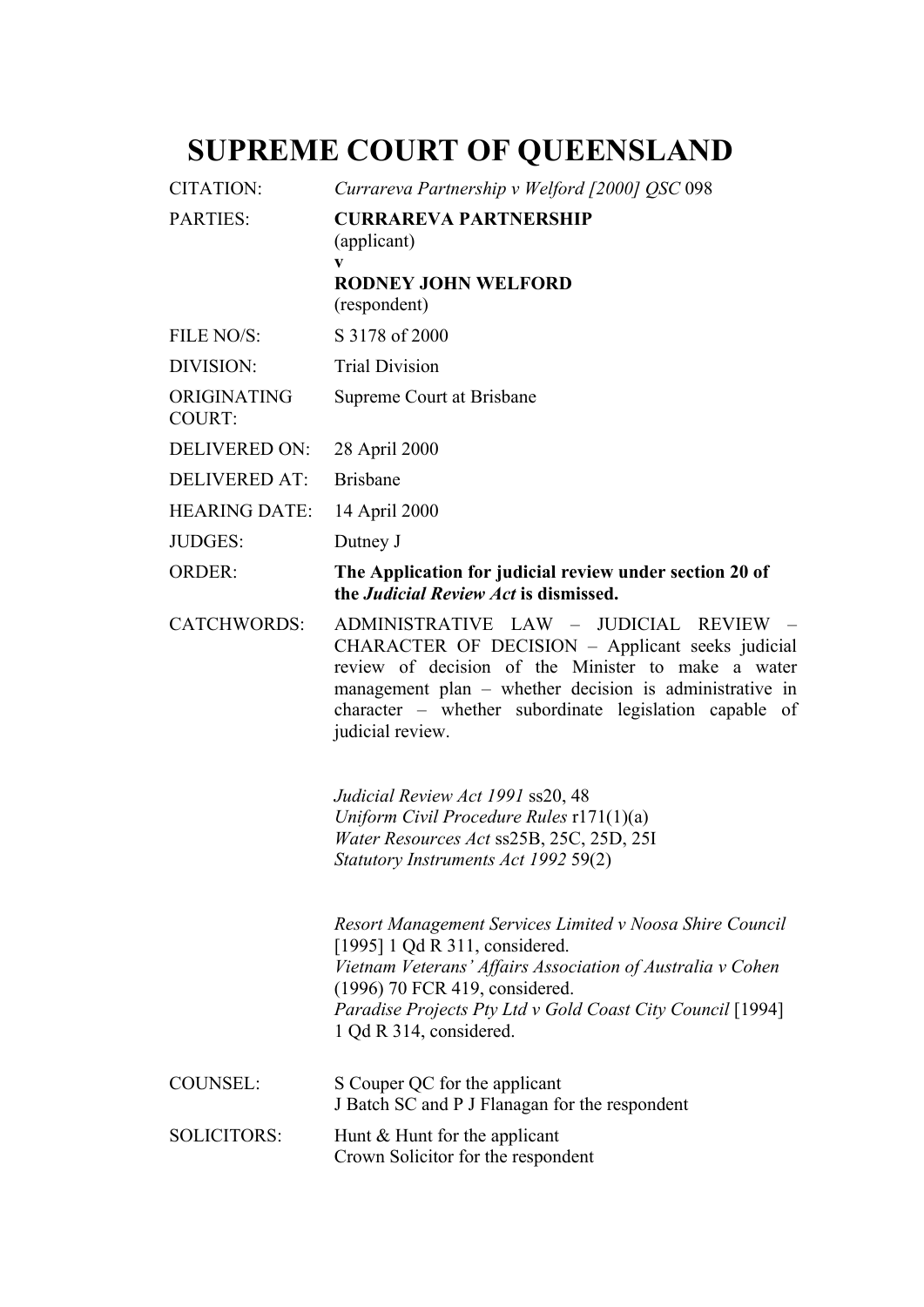- [1] The principal application is an application to judicially review a decision of the Minister to make the Water Management (Cooper Creek) Plan 2000 ("the Plan").
- [2] Alternatively, the principal application seeks declarations that the Plan or parts of it are void or that the subsequent decision of the Governor in Council to approve the Plan is void on the grounds of non-compliance with the statutory requirements and on the same grounds that it is sought to review the Minister's decision.
- [3] The review of the Minister's decision is sought only under s20 of the *Judicial Review Act 1991*.
- [4] The respondent has brought an interlocutory application to strike out that part of the application which seeks to judicially review the Minister's decision on the grounds that the decision is legislative and not administrative and is thus not "a decision to which this Act relates" for the purposes of s20 of the *Judicial Review Act*.<sup>1</sup> This relief is sought under s48 of the *Judicial Review Act* or rule 171(1)(a) of the *Uniform Civil Procedure Rules*.
- [5] No application is made to strike out the alternative claim in the principal application.
- [6] Sub-section 25B(1) of the *Water Resources Act* authorises the Minister to make a water management plan ("a plan") for parts of Queensland.
- [7] By sub-section 25B(2) of the Act a plan may only be made by making a draft plan under Part 3A Division 1 of the Act.
- [8] By sub-section  $25B(3)$  a plan is subordinate legislation.
- [9] Section 25C of the Act provides for the content of a plan. No issue arises before me as to this plan's content although that question will arise in the principal application irrespective of the outcome of the interlocutory application.
- [10] By section 25D the Minister must give public notice of his intention to prepare a draft plan and receive submissions on it. After the draft plan is prepared the Minister must again give public notice and receive submissions<sup>2</sup>. The Minister must then consider all submissions made in relation to the draft plan<sup>3</sup>. One of the complaints made in the application is that the Minister did not consider the applicant's submissions on the draft plan<sup>4</sup> . If after considering submissions the Minister decides to alter the Plan he must give notice and receive submissions again<sup>5</sup>.
- [11] By section 25I a plan does not have effect until it is approved by the Governor in Council.
- [12] Mr Couper Q.C. for the applicant concedes that the act of the Governor in Council in approving the plan is legislative but submits that because the plan does not have

4  $\frac{4}{5}$  Application paragraph (5).

<sup>1</sup>  $\frac{1}{\mu}$  for the definition of "a decision to which this Act relates" see s4.

<sup>2</sup> *Water Resources Act 1989* s25F.

<sup>3</sup> *Ibid* s25F.

<sup>5</sup> *Water Resources Act (supra)* s25G.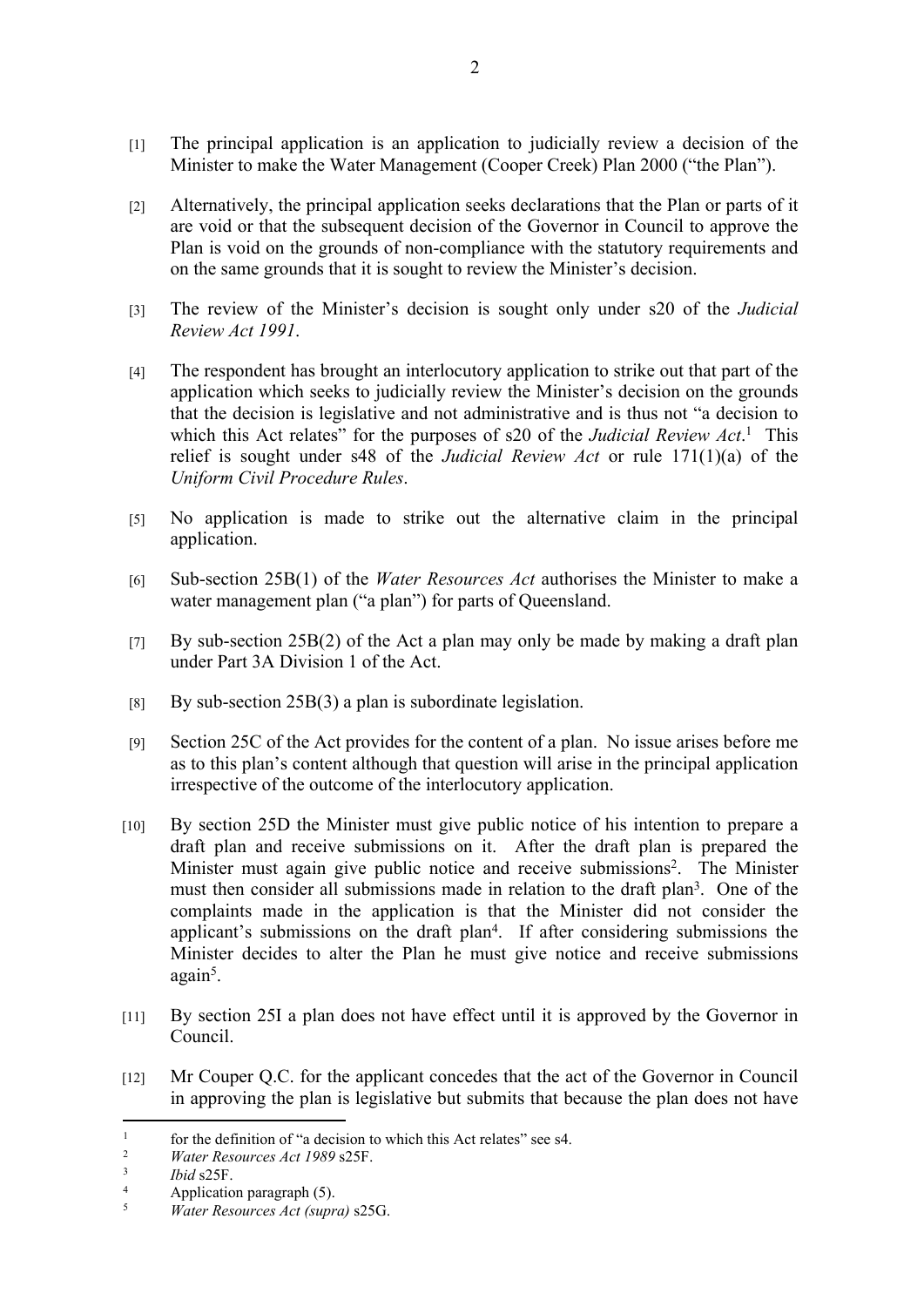effect until it receives that approval the decision of the Minister to make a plan is merely an administrative decision on the way to making a plan.

[13] Mr Couper submits that there is no material distinction between the decision of the Minister here and the decision of a local authority under s2.19(3) of the *Local Government (Planning and Environment) Act 1990* to proceed with a proposed amendment of a town planning scheme. In the latter case the Court of Appeal in *Resort Management Services Limited v Noosa Shire Council* [1995] 1 Qd R 311 at 317-318 held that the decision of the local authority was administrative. At p318 in a joint judgment the members of the Court said:

> "More generally, it is extremely difficult to attribute any legislative characteristic to the appellant's material decision. The entire statutory process with respect to planning schemes, with its dependence upon approval by the Governor in Council and publication in the Gazette before a scheme or an amendment to a scheme becomes binding, seems inconsistent with the notion that steps in that process, such as decisions by a local authority, are themselves legislative in character. On the contrary, the power under s2.18 of the *Planning Act* to propose amendments to the planning scheme for its area seems entirely consistent with, and even perhaps an element of, the appellant's duty, under s2.16, to administer the scheme".

- [14] There are, however, some important differences between the position of a local authority and the position of the Minister under the *Water Resources Act*.
- [15] In the case of the Minister he is expressly given the power to make plans under s25B and the same section bestows on such a plan the characteristic of subordinate legislation. This suggests to me that the plan is endowed with the characteristics of subordinate legislation on being made by the Minister and requires only formal approval under s25I to take effect.
- [16] Further, s9(2) of the *Statutory Instruments Act 1992* expressly excludes from the definition of "subordinate legislation" by-laws, ordinances or other statutory instruments made by a local authority.
- [17] In light of the above I have difficulty seeing any direct parallel between the position here and the position of the local authority in the *Resort Management* case.
- [18] The decision to make a plan should be contrasted with the decision to make a draft plan or to alter a draft plan in the light of submissions made by interested parties. I have no difficulty in categorising these decisions as administrative. They fail each of the three broad indicia of legislative character identified by Tamberlin J in *Vietnam Veterans' Affairs Association of Australia New South Wales Branch Inc v Cohen* (1996) 70 FCR 419 at 430 F-G. These are:
	- "that a legislative instrument has the effect *of changing or determining the content of law*, rather than applying the law;